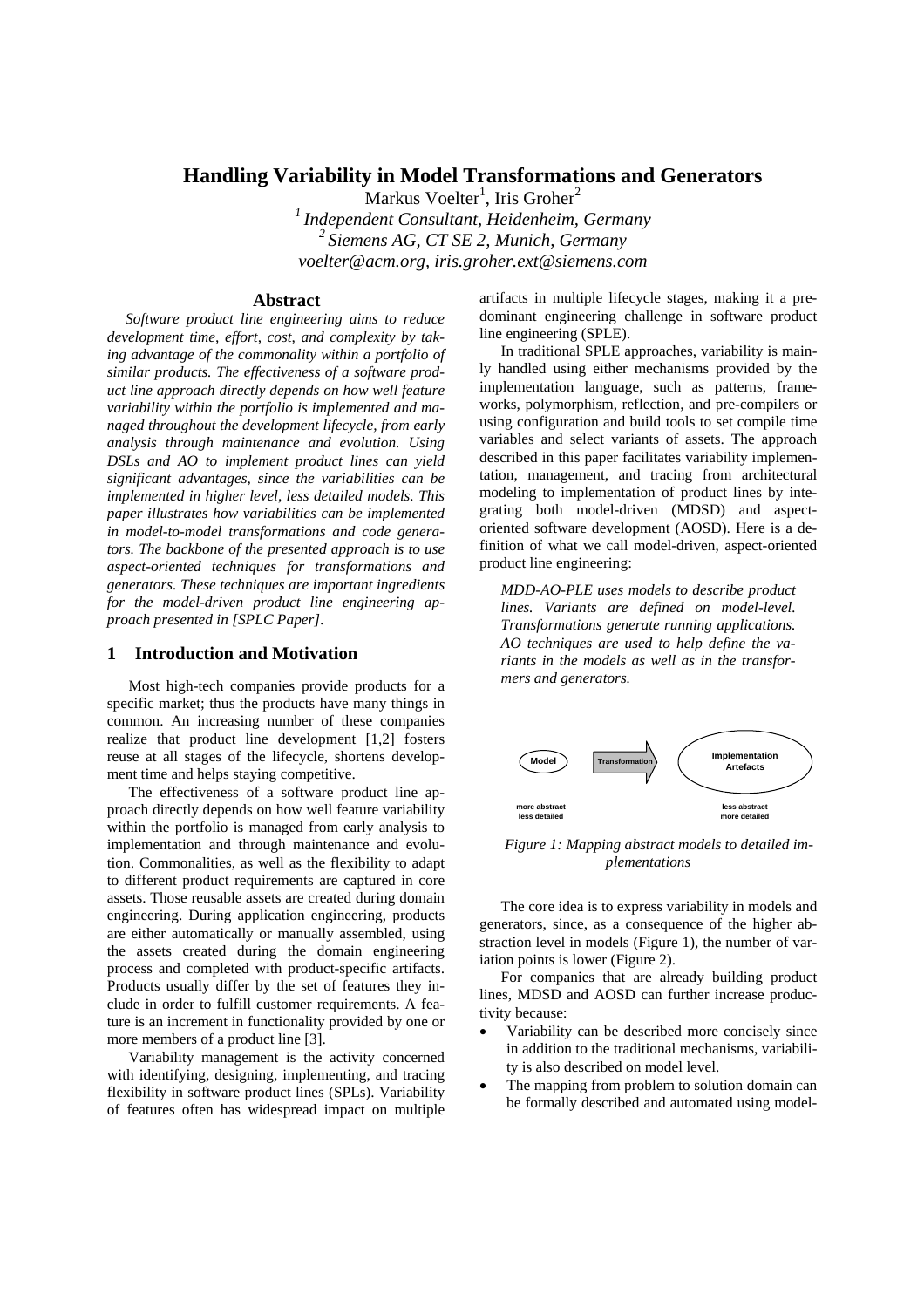to-model transformations (Figure 3).



*Figure 2: Variation Point Mapping in PDD-PLE* 

- Aspect-oriented techniques enable the explicit expression and modularization of crosscutting variability on model, code, and generator level.
- Fine grained traceability is supported since tracing is done on model element level rather than on the level of code artifacts.



*Figure 3: The various models in MDD-AO-PLE* 

The rest of the paper is organized as follows: The rest of section 1 introduces the main concepts of model-driven aspect-oriented product line engineering and introduces the case study as well as the tool environment we use. Section 2 is the main section of the paper and introduces transformation and generator aspects, and how they are coupled with a configuration model. Section 3 looks at related work, while section 4 summarizes the paper and provides and outlook on future work.

### **1.1 Concepts and Building Blocks**

This paper explores an approach that integrates model-driven and aspect-oriented techniques in order to facilitate variability implementation, management and tracing in SPLE.

The general approach we are going to propose is as follows:

- Express as many artifacts as possible using models as this allows for processing these artifacts using model transformations.
- Mappings from problem to solution domain are

implemented as model-to-model (M2M) transformations. This enables to formally describe mappings and automate their execution.

- Variable parts of the resulting system are either assembled from pre-build assets generated from models or implemented via interpreters. This is more efficient and less error-prone than manual coding in a third generation language (3GL).
- Aspect-oriented modeling (AOM) [8,11] is used to implement variability in models. This supports the selective adaptation of models. Details on this can be found in [IrisPaper]
- AO techniques are used to define variants of transformations and code generators.

A more detailed description of this overall approach is presented in [SPLC paper]. This paper provides details on the last of these points. Specifically, it showcases the tools we use for implementing these techniques. Techniques for building variants of models are described in [Iris Paper].

This paper uses a case study to illustrate the concepts.

# **1.2 Introduction to Case Study: Home Automation**

The case study to illustrate our approach is a home automation system (see also [1]), called *Smart Home*. In homes you will find a wide range of electrical and electronic devices such as lights, thermostats, electric blinds, fire and smoke detection sensors, white goods such as washing machines, as well as entertainment equipment. Smart Home connects those devices and enables inhabitants to monitor and control them from a common UI. The home network also allows the devices to coordinate their behavior in order to fulfill complex tasks without human intervention.

Sensors are devices that measure physical properties of the environment and make them available to Smart Home. Controllers activate devices whose state can be monitored and changed. All installed devices are part of the Smart Home network. The status of devices can either be changed by inhabitants via the UI or by the system using predefined policies. Policies let the system act autonomously in case of certain events. For example in case of smoke detection windows get closed and the fire brigade is called. Varying types of houses, different customer demands, the need for short time-to-market and saving of costs drive the need for a Smart Home product line and are the main causes of variability.

#### **1.3 Introduction to the Tooling**

A central goal of our work is to build usable tooling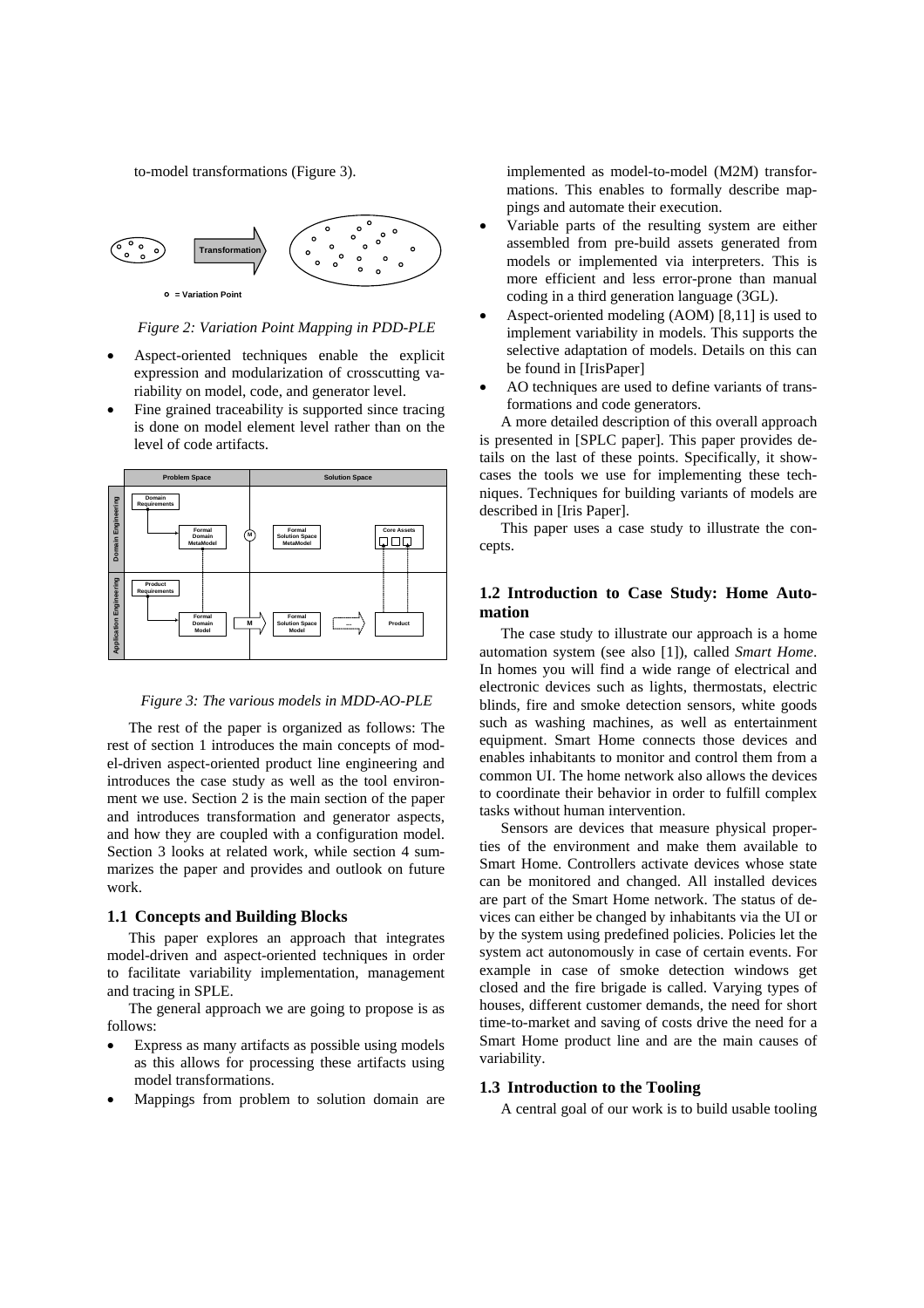for the concepts we introduce. It is important that the tooling is usable and available as widely as possible. Hence we're building the tooling on top of widely used open source tools, naming Eclipse (including the Eclipse Modeling Framework, EMF [ref]) and openArchitectureWare [ref].

In this paper we will be talking specifically about three parts of openArchitectureWare. Let's introduce them briefly:

- Workflow files are XML files that describe the steps that need to be executed in a generator run. Each of these steps is specified with what we call a workflow component. A typical oAW workflow consist of loading one or more models, checking constraints on them, transforming them into another model and then generating code from them.
- Code generation in oAW is done with a language called Xpand. It is an object-oriented template language. An Xpand file consists of a number of templates, each of them declared by a *DEFINE name FOR metaclass* clause.
- Model-to-Model transformation is done with a language called Xtend. It is a textual and (more or less) functional language for querying and navigating existing models as well as building new models. The expression sub-language is a simplified version of OCL.

# **2 Building Variants of Transformations and Generators**

The following section illustrates various ways of building variants of transformers and generators. While the mechanisms are different in the way they change the actual behavior of the transformation or generator, they have one thing in common: The behavior change they implement is only applied to the system if a certain feature is selected in our configuration feature model. This is a form of orthogonal variability [ref]. A central feature model (Figure 4) represents all the configurative variability for our family of transformers/generators.

In our tooling, this feature model (and the corresponding configuration models, Figure 5) is implemented using pure::variants [ref] (other tools could be used – the dependency is well isolated).



*Figure 4: Part of the Feature Model* 



*Figure 5: A specific configuration* 

## **2.1 Variants of M2M Transformations**

In our case study, the solution space model is built from component instances connected by connectors. A model transformtion creates these models from a problem space model that contains buildings and their SmartHome equipment. Figure 6 shows the process for an example building. Our component framework supports interceptors. It is possible to configure a set of interceptors into a set of component instances. Hence, whenever an operation is invoked on a component instance, the interceptor is notified and can execute *before* and *after* behavior.



*Figure 6: Example Transformation Process*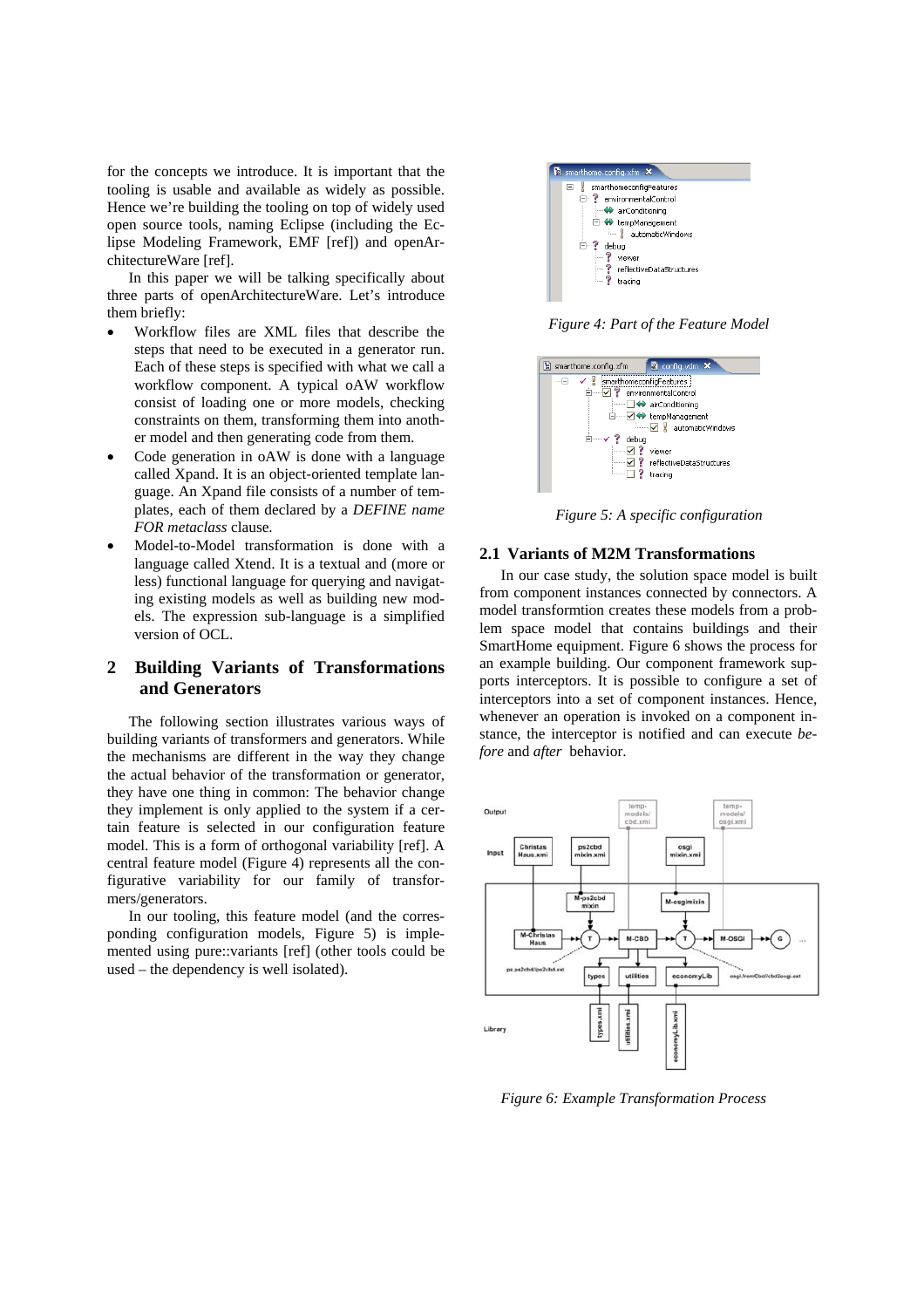So, in order to add logging (or anything else that can be handled via an interceptor) to the system we need to make sure a suitable interceptor is configured into the respective component instances. The way we do this is to write a *transformation aspect* that advices the problem space to solution space transformation accordingly. The transformation aspect is only applied to the transformation workflow if the respective feature is selected in the configuration model. Figure 7 shows a thumbnail of the approach.



*Figure 7: Implemting the Logging Feature* 

### **Implementing the transformation aspect**

The aspect that actually modifies the transformation is shown in the following piece of code. It is implemented in oAW's Xtend language.

```
extension ps2cbd; 
around ps2cbd::transformPs2Cbd( Building building ):
  let s = ctx.proceed(): ( 
   building.createBuildingConfiguration(). 
    deployedInterceptors.addAll( 
       { utilitiesib().interceptors.findByName("TracingInterceptor") } 
   ) -> S
 );
```
In this aspect, we advice the *ps2cbd::transformPs2Cbd* function which is the "main method" of the problem space to solution space transformation used in the system. Inside the advice, we execute the original definition (*ctx.proceed()*) and then we add the *TracingInterceptor* to the list of deployed interceptors of the top level configuration. Interceptors are loaded from a library of reusable components. A configuration is a container for a set of component instances; instances inherit the interceptors configured in their owning configuration.

### **Connecting the aspect with the configuration**

Remember that we only want to have these interceptors in the system iff the feature *logging* is selected in the global configuration model. This dependency is expressed in the workflow.

Somewhere in that workflow, an *XtendComponent* is used to execute the original problem to solution space transformation:

```
<component id="xtendComponent.ps2cbd" 
            class="oaw.xtend.XtendComponent"> 
 …
```
#### </component>

We now need to make sure that this *XtendComponent* is aware of the aspect we want to add to the transformation in order to add the interceptor. However, we don't want to modify the declaration of the actual workflow component as shown above, since that would mean an invasive change to an existing workflow file. For reasons of modularity, this is something we need to avoid. Consequently, the oAW workflow language also supports aspects. Here is the workflow code we need to write:

```
<feature exists="logging">
  <component adviceTarget="xtendComponent.ps2cbd" 
              class="oaw.xtend.XtendAdvice"> 
    <extensionAdvices value="logging"/>
 </component> 
</feature>
```
The *XtendAdvice* component is used to add additional sub-elements to the component referenced by the *adviceTarget* attribute (which references the *Xtend-Component* declared above). However, that component is only seen by the workflow engine if the feature *logging* exists. This is expressed by the surrounding *<feature…>* tag.

### **2.2 Variants of Code Generators**

In this section we will look at building variants of code generators. oAW uses a template-based code generator, which is why a code generator is not the same as a model-to-model transformation (we do *not* instantiate the AST of the target language).

Let us look at another example from the SmartHome case study. In order to debug and control the demonstrator, we can run a GUI with the generated application. The GUI itself is not generated. It is part of the platform and accesses the system using reflection. In order for it to be able to do this, certain parts of the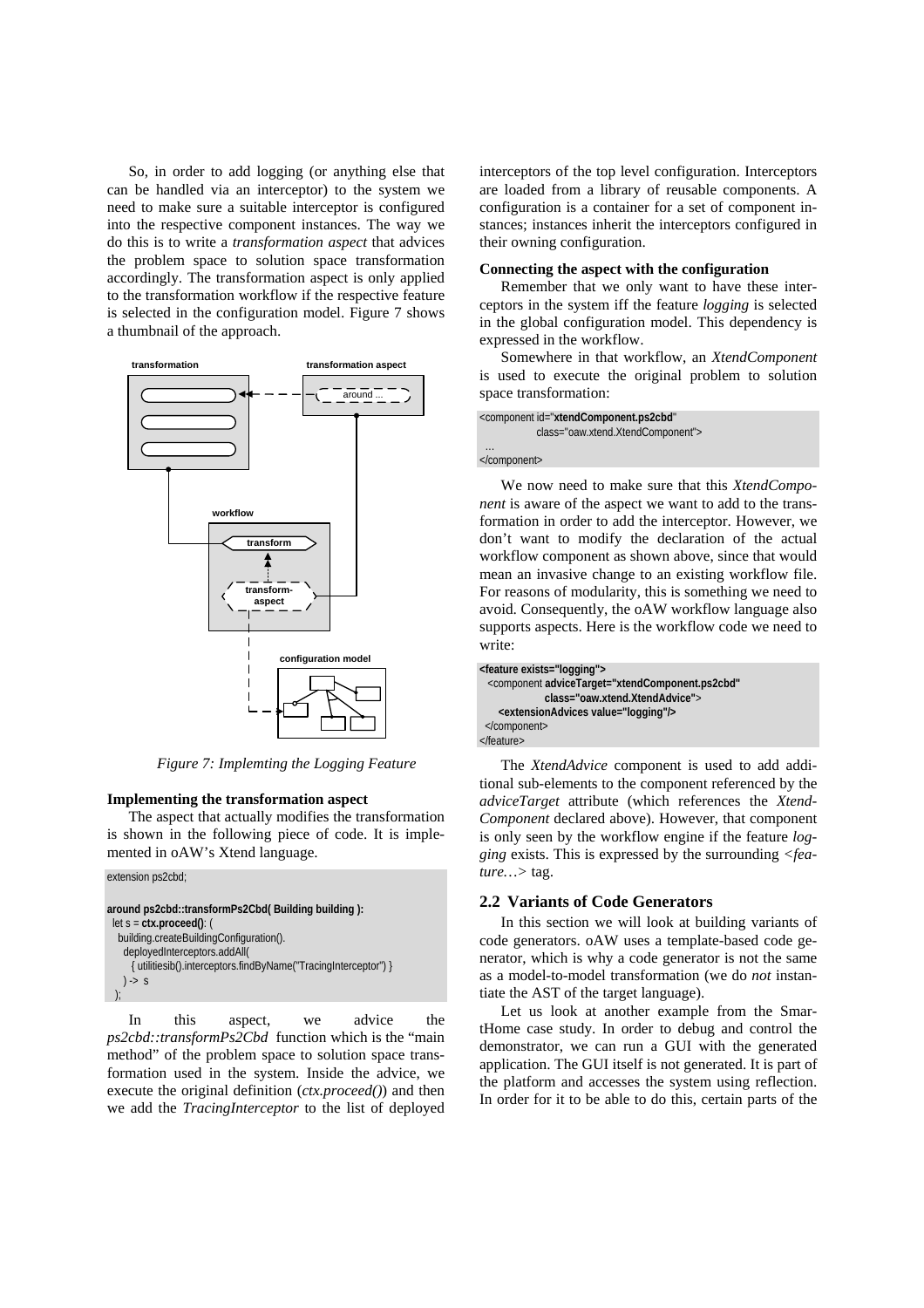system need to include a specific reflection layer that is used by that GUI. Specifically, if you want to be able to inspect component instance states, the following two things need to be done:

- The data structures representing the state need to be "reflective"
- Upon system startup, the state objects of each instance need to be registered with the GUI

Of course, since this functionality is for debugging purposes only, it is optional – i.e. depending on whether a certain feature is selected. Figure 8 shows the thumbnail of the solution.



### *Figure 8: Implementing the features necessary for the debug GUI*

In the following, we will only show the code generator aspect that is used to add the reflection layer to the state data structures.

The code generator for the data structures contains the following templates. *typeClass* generates a Java class that represents the state data structure (basically a bean with getters and setters). That template in turn calls the *imports* and *body* templates. Those will be the templates that will be advices by the aspect shown below.

```
«DEFINE typeClass FOR ComplexType» 
  «FILE fileName()»
```

```
 package «implClassPackage()»;
```

```
 «EXPAND imports» 
    public class … { 
       «EXPAND body» 
 } 
   «ENDFILE» 
«ENDDEFINE»
```
**«DEFINE imports FOR ComplexType»** «ENDDEFINE»

### **«DEFINE body FOR ComplexType»**

#### … «ENDDEFINE»

The following piece of Xpand code is the template aspect that adds the reflection layer to the generated data structures. Note how the *AROUND* declarations reference existing *DEFINE*s in order to advice them. *targetDef.proceed()* calls the original template.

**«AROUND data::api::data::body FOR ComplexType»**  «**targetDef.proceed()**» «EXPAND reflectionImplementation»

«ENDAROUND»

**«AROUND data::api::data::imports FOR ComplexType»**  «targetDef.proceed()»

 import smarthome.common.platform.MemberMeta; import smarthome.common.platform.ComplexTypeMeta; «ENDAROUND»

**«DEFINE reflectionImplementation FOR ComplexType»** 

 private transient ComplexTypeMeta \_\_meta = null; public ComplexTypeMeta \_\_metaObject() {

 … } public void \_\_metaSet( MemberMeta member, Object value ) { … } public Object \_\_metaGet( MemberMeta member ) { …

#### } «ENDDEFINE»

Of course, to make this work as desired, we have to couple the aspect to the configuration model. We do this by modifying the workflow in the same way as in case of the M2M aspects:

- We add a *GeneratorAadvice* component (as opposed to an XtendAdvice, since we now want to advice a code generator, and not a model-to-model transformation). It specifies the original *Generator* as its advice target and makes the Xpand file with the AROUND templates known.
- We encapsulate this *GeneratorAdvice* with a *<feature…>* tag to make it depend on a certain feature in the configuration model.

### **2.3 More features**

This section introduces a couple of additional features that don't deserve their own section.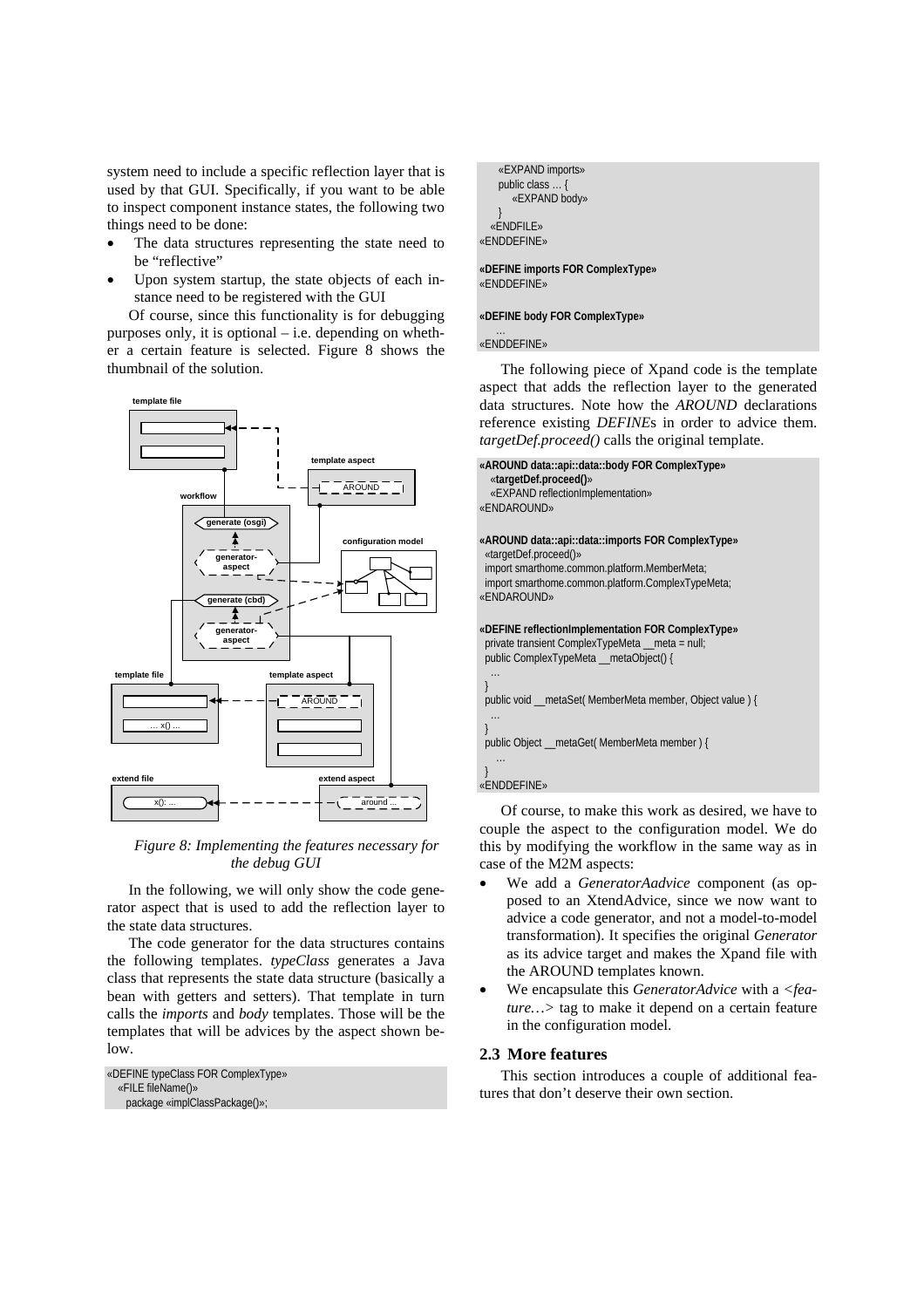### **Querying the feature model directly**

In addition to the tooling introduced above, we can also access the configuration model directly from within transformations or code generation templates. For example, the following piece of transformation code optionally adds burglar detection facilities to our building. The same function can be called from inside a template (typically, as part of an *IF* statement).

```
create System transformPs2Cbd( Building building ):
```
 … hasFeature("burglarAlarm") ? ( handleBurglarAlarm() -> this) : this; handleBurglarAlarm( System this ): let conf = createBurglarConfig(): ( configurations.add( conf ) ->

```
 … 
  conf.connectors.add( connectSimToPanel( createSimulatorInstance(), 
                       createControlPanelInstance() ) ) -> 
  hasFeature( "siren" ) ? conf.addAlarmDevice("AlarmSiren") : null -> 
  hasFeature( "bell" ) ? conf.addAlarmDevice("AlarmBell") : null -> 
  hasFeature( "light" ) ? conf.addAlarmDevice("AlarmLight") : null 
);
```
In principle, the *hasFeature()*-based approach shown here is similar to the AOP-based approach introduced in the previous section. You can handle each variability with both facilities. But just as in regular programming, there are tradeoffs a developer has to consider:

- The conditional *hasFeature()* is simpler, but requires invasive changes to existing transformations (which you might not be able to do because they are bought as part of a third party catridge). Especially in cases where you have to query for the same feature in many locations, this creates a maintenance nightmare.
- The AO-based approach is a bit more complex (write the aspect, write the workflow aspect, tie it to the feature model) but supports non-invasive changes. Also, if a given feature requires several advises targeting different locations in existing assets, all of these advices can be bundled in the same Xtend or Xpand file, thereby enhancing feature modularity significantly.

### **Feature Attributes**

It is also possible to address properties or attributes of features. For example, you might want to be able to configure the volume of the siren in the configuration model. The transformation would read this value from the configuration model and parametrize the siren component instance accordingly. Here's the code:

handleBurglarAlarm( System this ):

```
 … 
 isFeatureSelected( "siren" ) ? (
```
let siren = conf.addAlarmDevice("AlarmSiren"):

```
 siren.configParamValues.add( siren.createParamForLevel() )
```
### **Quantification in the Aspects**

An important characteristic of AO is that a given aspect should be able to not just advice one specific join point in the base system, but rather query the base system and advice a set of matching join points. Although we think this feature is not very important for building variants of generators (on the meta level, there's less crosscutting), oAW's AO facilities for Xtend and Xpand support polymorphic matching as well as wildcards in the name of the adviced entity.

# **3 Related Work**

Let us first look at the related work developed and published by us. The SPLC paper [SPLC] explains the general idea of model-driven aspect oriented product line engineering, and how the case study illustrates the approach overall. While the paper you're currently reading looks at building variants of generators, the paper [Iris Paper] looks at the other important ingredient: building variants of models. These two techniques together form the backbone of the MD-AO-PLE.

TODO: Other People's work

# **4 Summary and Future Work**

In this paper we have presented an approach to build families of generators. The main tools for implementing the respective variability are

- Isolation of the variant-specific code (transformation or template) into a separate file, a transformation or generator aspect aspect
- Contribute that aspect to an existing workflow file without changing the original workflow file using *XtendAdvice* and *GeneratorAdvice* components.
- Implement orthogonal variability of aspects and workflows by making the deployment of the aspects depend on the presence of certain features in a configuration model.

Our next steps will be concerned with implementing better tooling for the features we've introduced in this paper. The tooling with make working with feature-dependencies more effective, for example by

Finding all the workflow components that depend on a given feature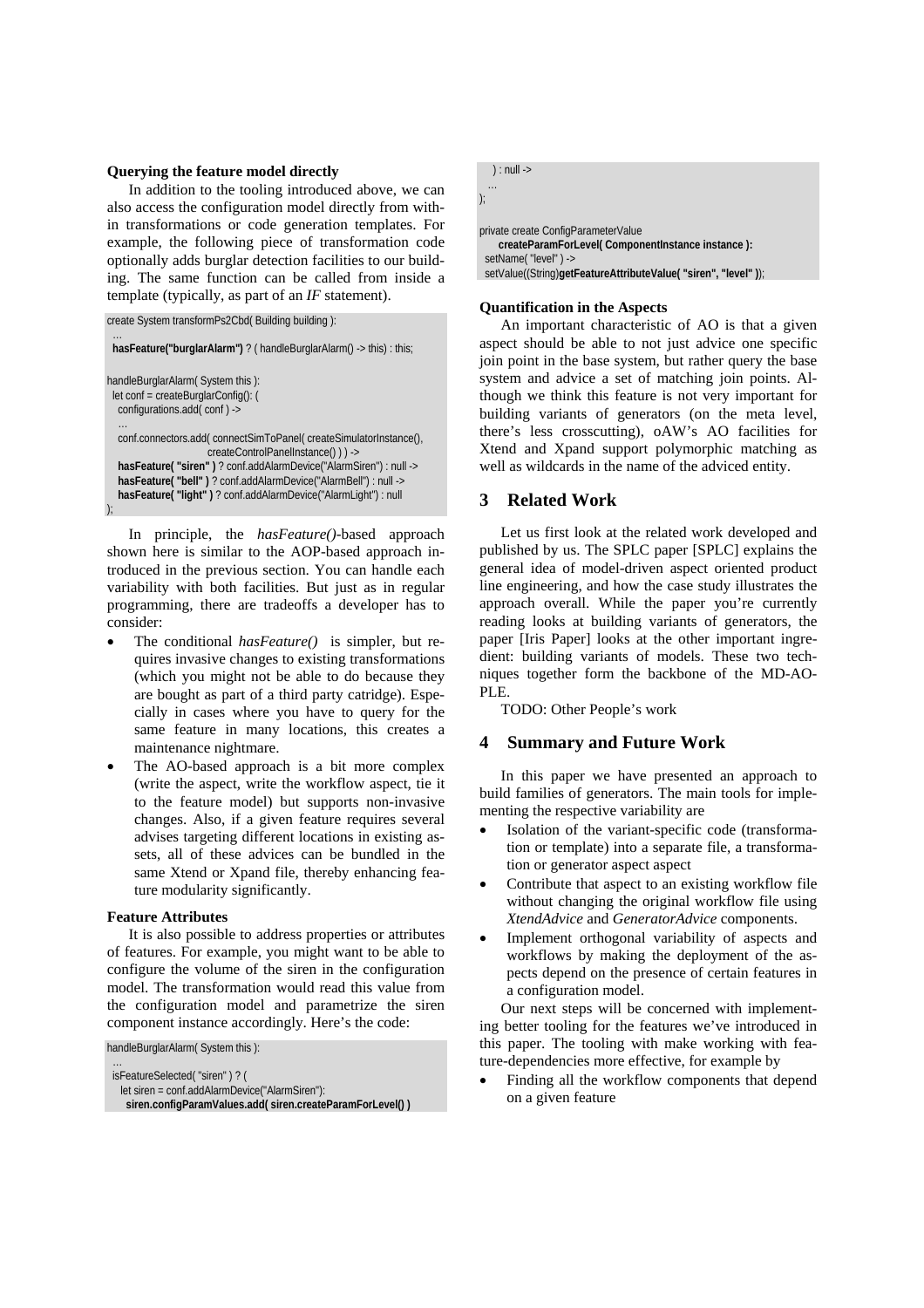Find the workflow component that is addressed by an *adviceTarget* attribute of an advice component Many of the tooling improvements will also con-

cern the variability management in models, as described in [Iris Paper].

### **5 Acknowledgments**

This work is supported by AMPLE Grant IST-033710. References

### **6 Refernces**

[1] K. Pohl, G. Böckle, and F. v. d. Linden, *Software Product Line Engineering Foundations, Principles, and Techniques.*  Berlin: Springer, 2005.

[2] P. Clements, and L. M. Northrop, *Software Product Lines: Practices and Patterns:* Addison Wesley, 2001.

[3] P. Zave, "FAQ Sheet on Feature Interaction": http://www.research.att.com/~pamela/faq.html

[4] T. Stahl, and M. Voelter, *Model-Driven Software Development:* Wiley & Sons, 2006.

[5] R.E. Filman, T. Elrad, S. Clarke, and M. Aksit, *Aspect-Oriented Software Development.* Amsterdam: Addison-Wesley Longman, 2004.

[6] AOSD website, http://www.aosd.net

[7] M. Voelter, "Patterns for Handling Cross-cutting Concerns in Model-Driven Software Development", In *Proceed*ings of the 10<sup>th</sup> European Conference on Pattern Languages *of Programs (EuroPLoP)*. Irsee, Germany, July, 2005.

[8] Aspect-Oriented Modelling Workshops website, http://www.aspect-modeling.org/

[9] First Workshop on Models and Aspects – Handling Crosscutting Concerns in MDSD, ECOOP, Glasgow, UK, July, 2005.

[10] Second Workshop on Models and Aspects – Handling Crosscutting Concerns in MDSD, ECOOP, Nantes, France, July, 2006.

[11] S. Clarke and E. Baniassad, *Aspect-Oriented Analysis and Design. The Theme Approach*. Amsterdam: Addison-Wesley Longman, 2005.

[12] G. Kiczales, E. Hilsdale, J. Hugunin, M. Kersten, J. Palm, and W. Griswold, "Getting started with ASPECTJ," *Communications of the ACM*, vol. 44, pp. 59 - 65, October 2001.

[13] I. Aracic, V. Gasiunas, K. Ostermann, and M. Mezini, "An Overview of CaesarJ" in *Transactions on AO Software Development I*. vol. 3880/2006 Berlin/Heidelberg Springer, 2006, pp. 135-173.

[14] OMG Query/Views/Transformations (OVT) specification, http://www.omg.org/cgi-bin/doc?ptc/2005-11-01

[15] K. Czarnecki and U. W. Eisenecker, *Generative Programming. Methods, Tools, and Applications.* Amsterdam: Addison-Wesley Longman, 2000.

[16] P. Maeder, M. Riebisch, and I. Philippow, "Traceability for Managing Evolutionary Change - A Roadmap", In *Proceedings of the 15th International Conference on Software Engineering and Data Engineering (SEDE)*. Los Angeles, USA, July, 2006.

[17] K. Mohan and B. Ramesh, "Managing Variability with Traceability in Product and Service Families", In *Proceedings of the 35th Hawaii International Conference on System Sciences (HICCS)*. Hawaii, January, 2002.

[18] M. Voelter, "A Collection of Patterns for Program Generation", In *Proceedings of the 8th European Conference on Pattern Languages of Programs (EuroPLoP)*. Irsee, Germany, July, 2003.

[19] OSGi Alliance website, http://osgi.org

[20] M. Pinto, L. Fuentes, and J. M. Troya, "A Component and Aspect Dynamic Platform", *The Computer Journal*, vol. 48(4), pp. 401-420, 2005.

[21] Eclipse Foundation website, http://eclipse.org

[22] Eclipse Modeling Framework (EMF) website, http://eclipse.org/emf

[23] openArchitectureWare (oAW) website, http://www.eclipse.org/gmt/oaw/

[24] XFeature Feature Modelling Tool website, http://www.pnp-software.com/XFeature/

[25] M. Antkiewicz and K. Czarnecki, "FeaturePlugin: Feature Modeling Plug-in for Eclipse", In *Proceedings of the 2004 OOPSLA Workshop on Eclipse Technology eXchange*, OOPSLA, Vancouver, British Columbia, Canada, Pages 67 - 72, ACM Press, 2004.

[26] pure::variants Variant Management Tool website, http://www.pure-systems.com/3.0.html

[27] Eclipse Graphical Modeling Framework (GMF) website, http://eclipse.org/gmf

[28] F. Jouault and J. Bézivin, "On the Specification of Textual Syntaxes for Models", In *Proceedings of the Eclipse Summit Europe (Eclipse Modeling Symposium)*, Esslingen, Germany, October, 2006.

[29] ATL Model Transformation Language website, http://www.eclipse.org/m2m/atl/

[30] Eclipse M2M project website, http://www.eclipse.org/m2m/

[31] K. Czarnecki and M. Antkiewicz, "Mapping features to models: A template approach based on superimposed variants", In *Proceedings of the 4th Conference on Generative Programming and Component Engineering (GPCE)*, Tallinn, Estonia, September, 2005, pp. 422 - 437, Springer, 2005.

[32] M. Didonet del Fabro, J. Bézivin and P. Valduriez, "Weaving Models with the Eclipse AMW plugin", In *Proceedings of the Eclipse Summit Europe (Eclipse Modeling Symposium)*, Esslingen, Germany, October, 2006.

[33] I. Groher and M. Voelter, "XWeave - Models and Aspects in Concert", In *Proceedings of the 10<sup>th</sup> Workshop on AO Modeling,* Vancouver, Canada, March, 2007.

[34] M. Mezini and K. Ostermann, "Variability Management with Feature-Oriented Programming and Aspects", In *Proceedings of the 12th International Symposium on Foundations of Software Engineering (FSE)*, Newport Beach, CA, USA, 2004, pp. 127-136.

[35] S. Apel, T. Leich, and G. Saake, "Aspectual Mixin Layers: Aspects and Features in Concert", In *Proceedings of the 28th International Conference on Software Engineering (ICSE)*, Shanghai, China, 2006, pp. 122-131.

[36] N. Loughran and A. Rashid, "Framed Aspects: Supporting Variability and Configurability for AOP", *In Proceedings of the 8th International Conference on Software Reuse*